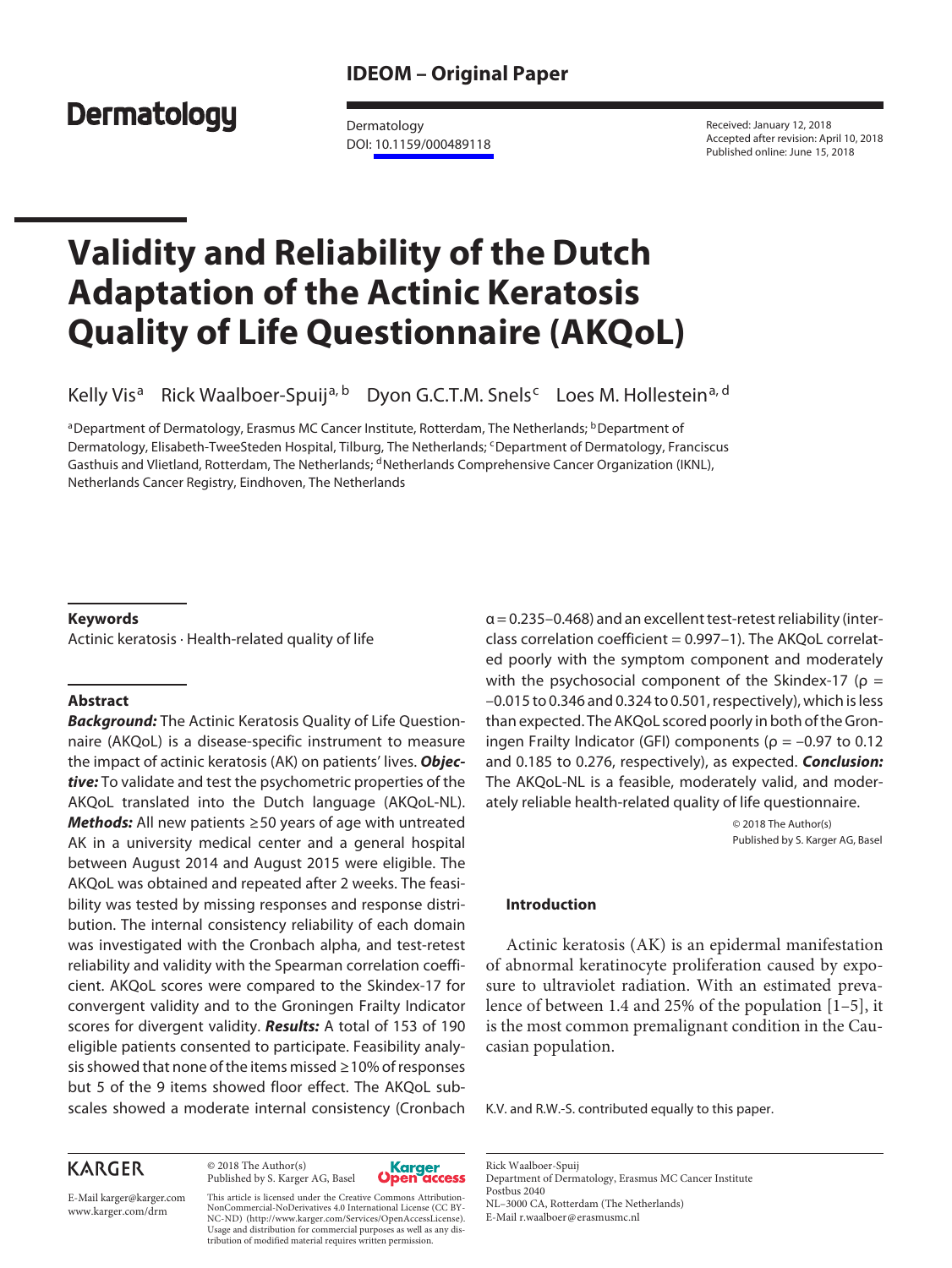

Fig. 1. Flowchart of Materials and Methods. AK, actinic keratosis; GFI, Groningen Frailty Indicator; T2, 2 weeks after the initial questionnaire.

AKs usually are present as scaly, red lesions which may adhere to clothing, itch, or bleed and can therefore cause an uncomfortable physical experience. They are mostly located on skin areas chronically exposed to ultraviolet radiation, such as the face, scalp and dorsal hands, thereby also causing cosmetic discomfort to the patient. Due to its premalignant nature the fear of developing skin cancer often arises, which could lead to anxiety and stress. Therefore, patients with AK may have health-related quality of life (HRQoL) impairment.

To determine the influence of dermatological diseases on this HRQoL, there are several instruments available [6, 7]. These are generic questionnaires and are used for a variety of diseases in dermatology, which makes it possible to compare the burden of different conditions. As they are not disease-specific they might miss important aspects that have a great impact on the quality of life of specific patient groups. Therefore, the AKQoL was developed in 2012.

DOI: [10.1159/000489118](http://dx.doi.org/10.1159%2F000489118)

| <b>Table 1.</b> Patient characteristics |  |
|-----------------------------------------|--|
|-----------------------------------------|--|

| Male                             | 90(59)      |
|----------------------------------|-------------|
| Median age (IQR), years          | $74(68-81)$ |
| Number of AKs                    |             |
| $1 - 3$                          | 52 (34)     |
| $4 - 9$                          | 61(40)      |
| >10                              | 40(26)      |
| Localization of AK               |             |
| Face (including ears)            | 96 (63)     |
| Scalp                            | 29(19)      |
| Other                            | 20(13)      |
| Unknown                          | 8(5)        |
| Questionnaire                    |             |
| First interview (test)           | 153 (100)   |
| Interview after 2 weeks (retest) | 146 (95)    |
|                                  |             |

Values are *n* (%) unless otherwise indicated. AK, actinic keratosis.

It was the first disease-specific questionnaire for AK, which was demonstrated to be valid and to have an excellent internal consistency, a high reproducibility, and a high responsiveness. It appears to be a valuable instrument for assessing improvement in patients' HRQoL in both clinical practice and trials [8].

Although the AKQoL has been frequently used, documenting and testing its psychometric properties has been limited to the Spanish [9, 10] and Danish populations (original study [8]). Therefore, the objective of this study is to test the psychometric properties of the Dutch version of the AKQoL (AKQoL-NL) in a heterogeneous group of Dutch patients diagnosed with AK.

#### **Materials and Methods**

For further details, see the online supplementary material (see www.karger.com/doi/10.1159/000489118 for all online suppl. material) [7, 11–18] (Fig. 1).

#### **Results**

# *Study Population*

Of the 198 AK patients who were screened for inclusion, 190 were eligible, of whom 153 consented to participate (81%). The other 37 declined due to lack of time or interest. The mean age of the participants was 75 years, almost 60% were men, and the most common AK local-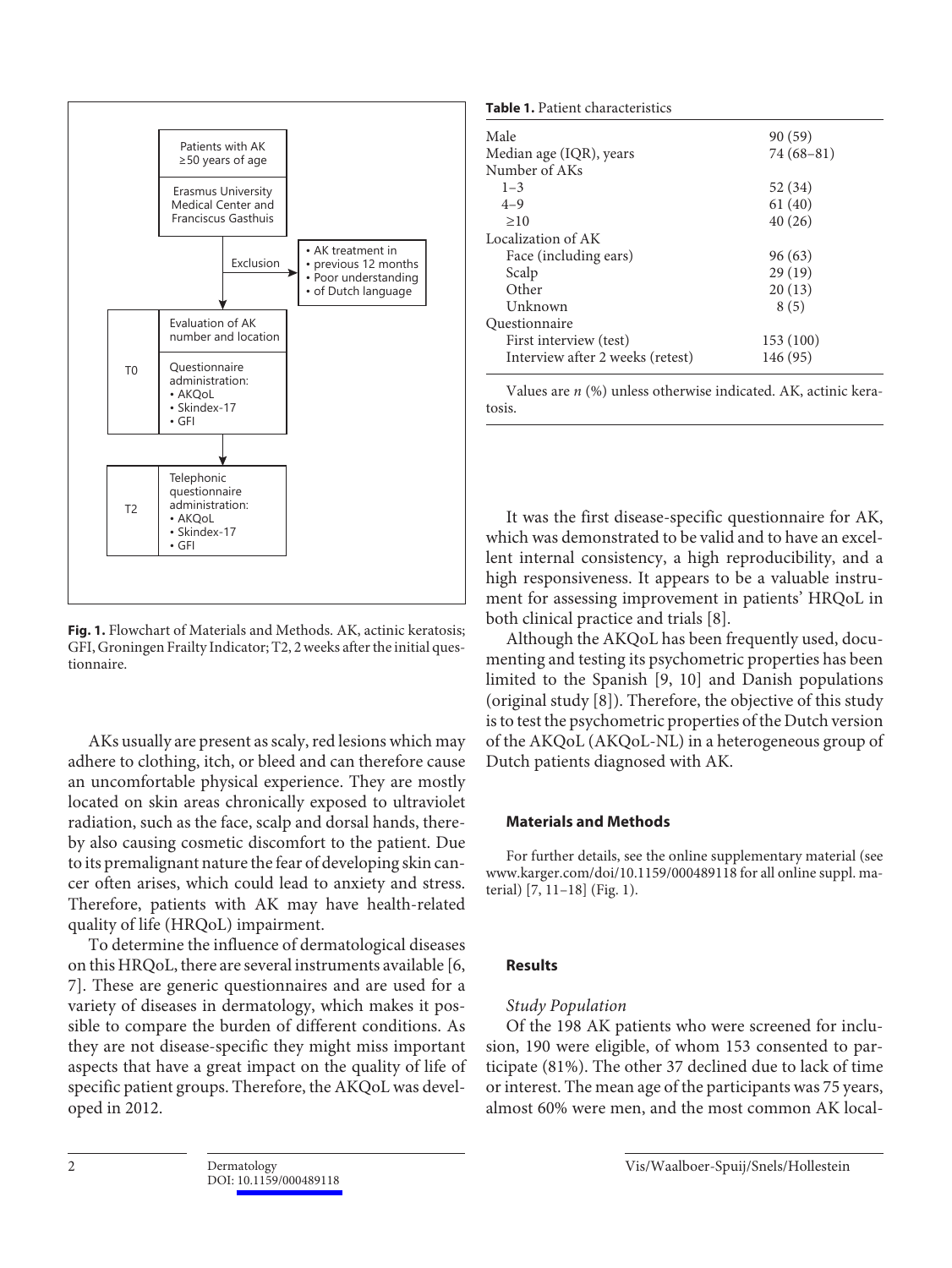#### **Table 2.** Internal consistency

| Domain                   | Cronbach a     | 95% CI                                                                          |
|--------------------------|----------------|---------------------------------------------------------------------------------|
| AKOoL-NL overall (total) | 0.643          | $0.552$ to $0.722$                                                              |
| Emotion $(q2, 4, 6)$     | 0.468          | 0.303 to 0.599                                                                  |
| Function $(q1, 8, 9)$    | 0.297          | 0.080 to 0.470                                                                  |
| Control $(q5, 7)$        | 0.235          | $-0.053$ to 0.444                                                               |
| Global $(q3)$            | not applicable | not applicable                                                                  |
|                          |                | AKQoL-NL, Dutch version of the Actinic Keratosis Quality of Life Questionnaire. |

**Table 3.** Observed Spearman rank correlations between domains

|                    | Dutch,<br>current study                                                                                 | 95% CI             | Danish,<br>original study <sup>1</sup> | Spanish,<br>validation study <sup>2</sup> | Spanish,<br>validation study <sup>3</sup> |
|--------------------|---------------------------------------------------------------------------------------------------------|--------------------|----------------------------------------|-------------------------------------------|-------------------------------------------|
| Emotion (function) | 0.373                                                                                                   | 0.226 to 0.523     | 0.530                                  | 0.652                                     | 0.777                                     |
| Control (function) | 0.396                                                                                                   | 0.254 to 0.519     | 0.427                                  | 0.533                                     | 0.566                                     |
| Control (emotion)  | 0.412                                                                                                   | $0.267$ to $0.549$ | 0.622                                  | 0.568                                     | 0.570                                     |
|                    | <sup>1</sup> Esmann et al. [8]. <sup>2</sup> Longo Imedio et al. [9]. <sup>3</sup> Alarcon et al. [10]. |                    |                                        |                                           |                                           |

**Table 4.** Test-retest reliability

| Domain   | Test score | Retest score | Intraclass<br>correlation coefficient <sup>1</sup> | 95% CI             | $p$ value |
|----------|------------|--------------|----------------------------------------------------|--------------------|-----------|
| Emotion  | 0.94(1.10) | 0.94(1.11)   | 0.997                                              | $0.996$ to $0.998$ | < 0.001   |
|          |            | 1.59(1.51)   | 1.000                                              | 1.000 to 1.000     |           |
| Control  | 1.04(1.08) | 1.03(1.09)   | 1.000                                              | 1.000 to 1.000     |           |
| Global   | 0.07(0.34) | 0.09(0.39)   | 1.000                                              | 1.000 to 1.000     |           |
| Function | 1.61(1.52) |              |                                                    |                    |           |

Test and retest score values are mean (SD). <sup>1</sup> One-way random effects model.

ization was the face. Most participants (95%) were re-interviewed after 2 weeks (Table 1).

# *Feasibility*

There were no missing data: all of the patients responded to all items. Floor effects ≥85% were found in items 2, 3 (single-item subscale "global"), 5, 6, and 8. No floor effects were found in the other subscales or in the total scale.

# *Reliability*

The item responses of the first assessment of the domains of the AKQoL-NL showed a poor internal consistency (Cronbach α = 0.235, 0.297, and 0.468) (Table 2). The correlations between domains were lower than those obtained in the original scale of Esmann et al. [8] and in the two Spanish validation studies (Table 3).

Validity and Reliability of the AKQoL-NL Dermatology 33

The test-retest reliability (or "repeatability"), which was analyzed twice (2 weeks apart) among the 146 patients who completed the AKQoL, was excellent for all domains (Table 4).

# *Validity*

*Construct Validity.* The AKQoL correlated poorly with both the SS and the PSS of the Skindex-17, which was used to test convergent validity (Table 5). The correlation with the domains of the GFI (divergent validity) were lower.

*Discriminative Validity.* The mean of the AKQoL total scores increased significantly with the severity of AK. The mean scores of patients with mild AK were 2.81 (SD = 2.67), 3.31 (SD = 2.63) for patients with moderate AK, and  $5.28$  (SD = 3.35) for patients with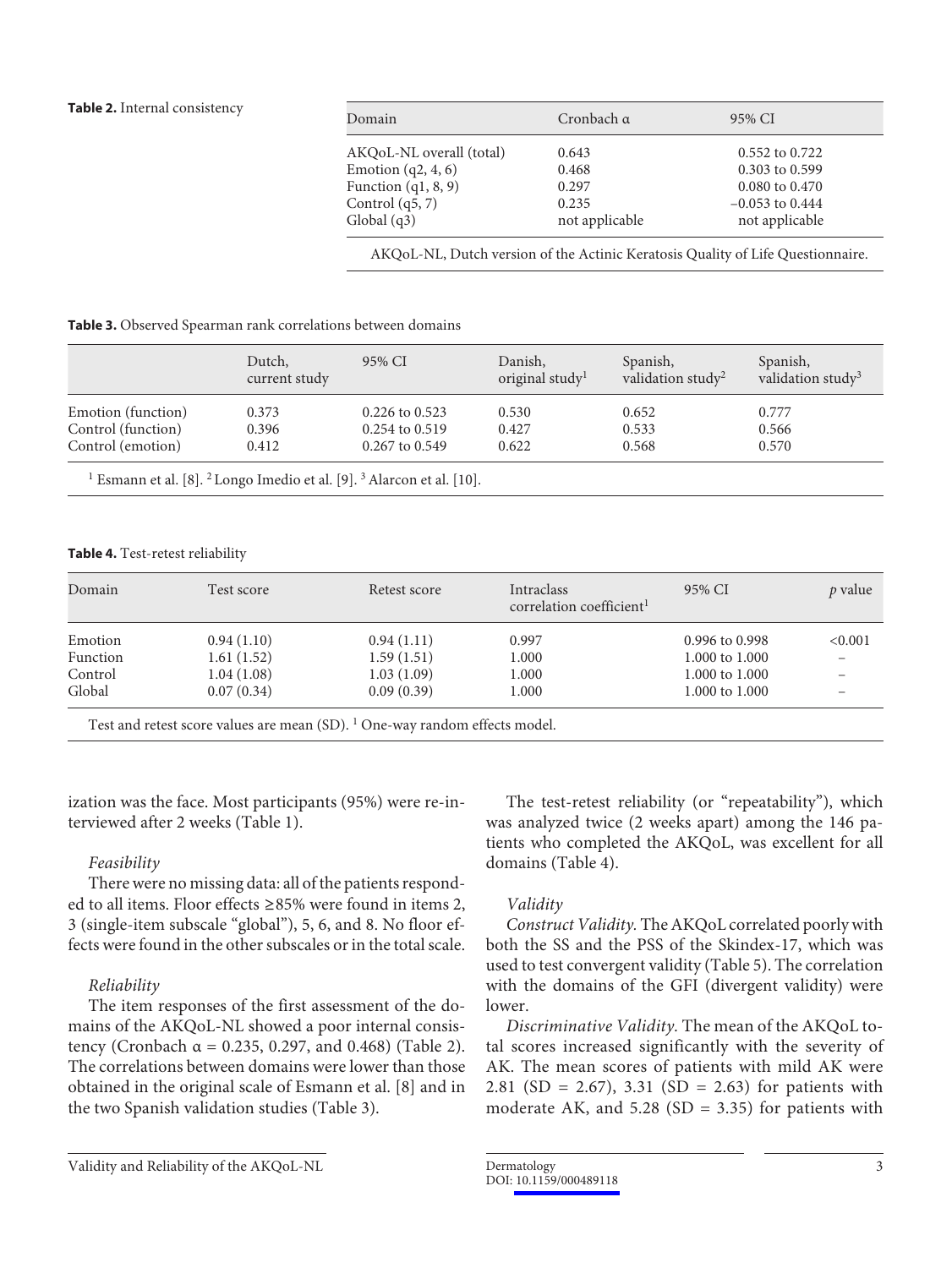|                                 | AKQoL               |                     |                   |                      |
|---------------------------------|---------------------|---------------------|-------------------|----------------------|
|                                 | function            | emotion             | control           | global               |
| Convergent validity: Skindex-17 |                     |                     |                   |                      |
| Symptoms                        | $0.295**$           | $0.339**$           | $0.226**$         | 0.015                |
| 95% CI                          | 0.147 to 0.431      | 0.174 to 0.481      | 0.076 to 0.377    | $-0.146$ to 0.190    |
| Psychosocial                    | $0.332**$           | $0.376**$           | $0.306**$         | $0.338**$            |
| 95% CI                          | 0.178 to 0.464      | 0.236 to 0.497      | 0.142 to 0.456    | 0.089 to 0.548       |
| Divergent validity: GFI         |                     |                     |                   |                      |
| Physical                        | 0.007               | $-0.039$            | $-0.106$          | $-0.011$             |
| 95% CI                          | $-0.147$ to $0.160$ | $-0.195$ to $0.118$ | $-0.262$ to 0.055 | $-0.186$ to 0.168    |
| Cognition                       | 0.084               | 0.001               | $-0.005$          | $-0.051$             |
| 95% CI                          | $-0.065$ to 0.217   | $-0.149$ to $0.131$ | $-0.156$ to 0.158 | $-0.077$ to $-0.025$ |
| Social                          | $0.170*$            | $0.221**$           | 0.143             | $0.201*$             |
| 95% CI                          | 0.019 to 0.322      | 0.058 to 0.374      | $-0.038$ to 0.303 | $-0.026$ to 0.392    |
| Psychological                   | $0.166*$            | $0.234**$           | $0.209**$         | $0.171*$             |
| 95% CI                          | 0.011 to 0.301      | 0.079 to 0.381      | 0.044 to 0.358    | $-0.024$ to 0.353    |

**Table 5.** Convergent and divergent validity: multitrait-multimethod correlation matrix using the Spearman correlation coefficient

AKQoL, Actinic Keratosis Quality of Life Questionnaire. \* Correlation is significant at the 0.05 level (2-tailed). \*\* Correlation is significant at the 0.01 level (2-tailed).

#### **Table 6.** Discriminative validity

| AK severity         | AKOoL<br>total score | <i>p</i> value<br>for trend | Post hoc testing<br><i>p</i> value |
|---------------------|----------------------|-----------------------------|------------------------------------|
| Mild $(n = 52)$     | 2.81(2.67)           | < 0.001                     | $1.000$ (vs. moderate)             |
| Moderate $(n = 61)$ | 3.31(2.63)           |                             | $0.003$ (vs. severe)               |
| Severe $(n = 40)$   | 5.28(3.35)           |                             |                                    |

AKQoL total score value is mean (SD). Mild: 1–3 AKs; moderate: 4–9 AKs; severe: >10 AKs. AK, actinic keratosis; AKQoL, Actinic Keratosis Quality of Life Questionnaire.

severe AK (Table 6;  $p < 0.001$ ) with a significant difference between the moderate AK and severe AK groups in the post hoc testing.

#### **Discussion**

In this study, we tested the psychometric properties of the AKQoL-NL. Our data suggest that the questionnaire is feasible. The results on reliability were inconsistent: the internal consistency was poor, but the repeatability was excellent and inter-item and inter-scale coefficients were lower than reported in the other versions of the AKQoL. The construct validity of the AKQoL-NL seems reasonable, as we observed reasonable correlation with a dermatological-specific HRQoL instrument (Skindex-17) and

poor correlation with frailty in general (GFI). The discriminative validity was high for patients with severe AK compared to those with mild or moderate disease severity.

# *Feasibility*

The AKQoL was developed in Denmark and to date only the translation into Spanish has been validated in two studies [9, 10]. Comparable to their results we also observed floor effects in items 6 and 8 [10], but we observed floor effects in 3 other items as well. This indicates that most patients do not have difficulties due to their sun-damaged skin or feelings of guilt regarding their sundamaged skin. These items may, however, be valuable for distinguishing a smaller subgroup of patients with a more severe impact of AK on their HRQoL.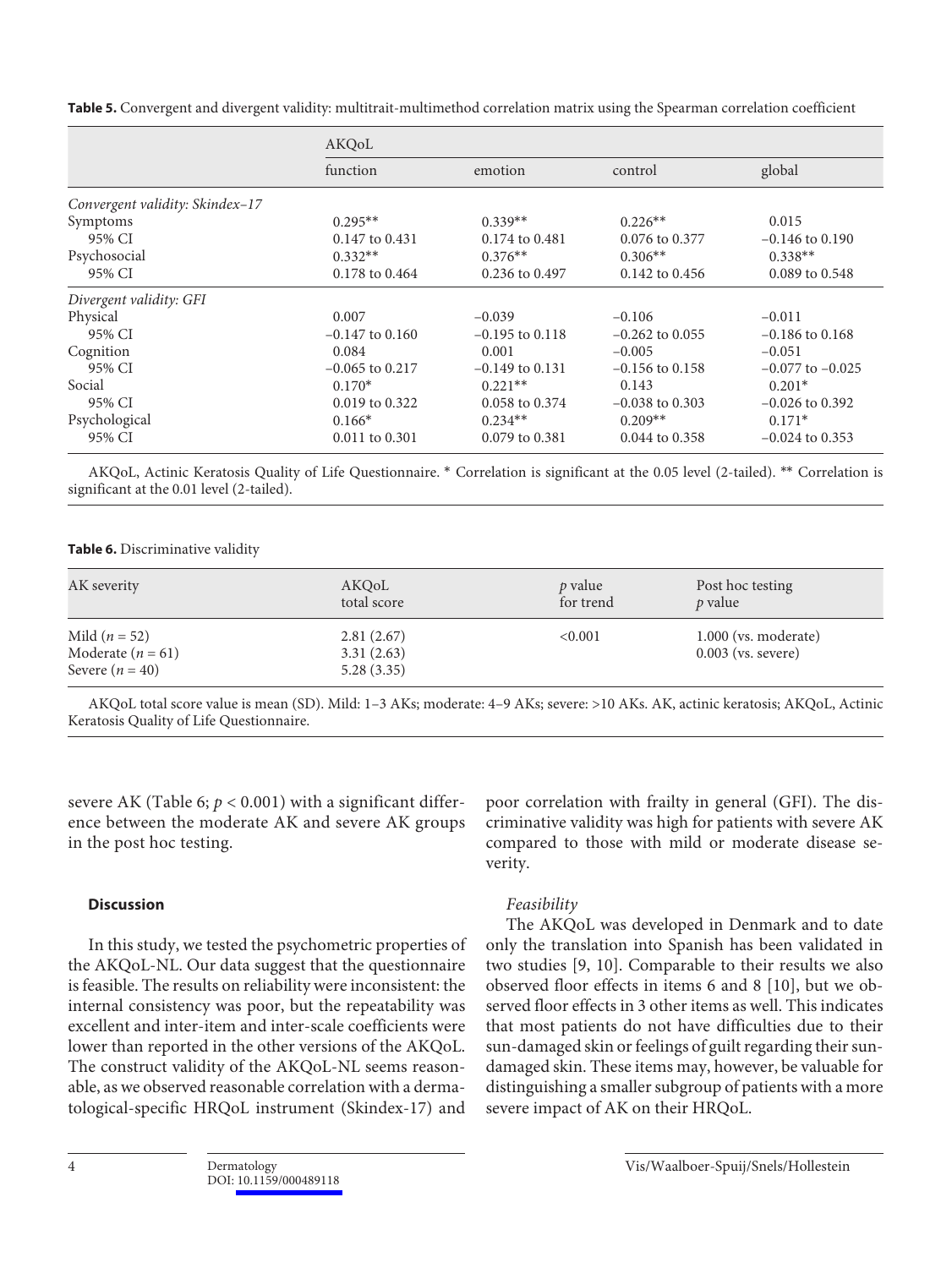# *Reliability*

As our results indicated poor internal consistency for the subscales, we would have liked to compare our results to the three other studies. However, the Danish as well as both of the Spanish studies only reported an overall Cronbach alpha, which ranged from 0.81 to 0.91, which was higher than our overall estimate (0.64). Combining multiple correlated constructs (emotion, function, control, global) into one scale (AKQoL overall) leads to a high Cronbach alpha by definition [19]. As the correlation between the domains in our study was lower compared to the Danish and the Spanish studies, as a logical result the Cronbach alpha of the overall AKQoL was also lower. The Cronbach alpha per subscale provides information about the correlation between the items of one construct. A problem of the Cronbach alpha is that it increases with the number of items. The AKQoL has only 1–3 items per subscale, which leads to a low Cronbach alpha per subscale. Analysis of the item-rest correlation within the scales showed good performance of the items (*r* > 0.20) with the exception of item 8 ( $r = 0.15$ ). Unfortunately, both the Spanish as well as the Danish study did not report a Cronbach alpha per subscale, and therefore we are unable to determine if the correlation between the items of one domain is lower or comparable to other studies. In accordance with both Spanish validation studies the testretest correlation was high (>0.9).

# *Validity*

In order to establish convergent validity, the AKQoL was previously compared to both the Dermatology Life Quality Index (DLQI) and the Skindex-29. We compared the AKQoL with the Skindex-17 which led to correlation coefficients (0.226–0.376) comparable to the Skindex-29 (0.344) [9]. The correlation with the DLQI was much higher (>0.75) [10].

Our study adds information on divergent validity of the AKQoL. All previously performed studies did not compare the AKQoL with a generic HRQoL instrument. We have compared the AKQoL with the GFI, a general measure of frailty, which is an important determinant of generic HRQoL. As hypothesized, the GFI correlated very poorly with the AKQoL, indicating that the AKQoL specifically measures AK-related HRQoL impairment and does not measure poor well-being in general.

Our study also adds knowledge on the AKQoL performance in different severity groups. Both the Danish and the Spanish studies did not provide information on disease severity, possibly because it is difficult to count AKs [13]. Therefore, we assessed categories of AK count. We observed that the mean AKQoL scores differed between patients with mild or moderate AK and patients with severe AK. Patients with mild AK may have little to no impaired HRQoL due to their AK, which may explain the proportion of floor effects.

# *Strengths and Limitations*

Strengths of our study include the high response rate and the inclusion of a large number of patients both in a general hospital as well as in a tertiary referral center. This led to a diverse group of patients in whom it was possible to assess the performance of the AKQoL by disease severity. Another strength of our study is that we included the GFI in order to assess divergent validity.

A limitation of this study is that the translation is based on the English version of the AKQoL, and not the original Danish version. Another limitation is that no information was gathered on the patients refusing to participate in this study.

# *Future Directions*

As we have shown that the mean AKQoL score is different for severe AK patients, future research could assess the responsiveness of the AKQoL (i.e., if the AKQoL changes with treatment response). This is needed to determine if the AKQoL can be used in clinical trials for therapy.

Since the debate on whether to treat or not to treat AK is still ongoing [20], the AKQoL may provide additional information for the individual patient to decide whether or not to treat. On a group level, on the other hand, it may help to identify patient groups eligible for treatment beforehand (e.g., elderly men with multiple AKs on the scalp).

Future studies should help to determine if the low internal consistency of the subscales is due to cultural differences or due to the design of the questionnaire. Therefore, the Cronbach alpha per subscale should be determined in future studies and, ideally, also that of the original Danish study.

# **Conclusion**

Our study added important information on the validity of the AKQoL, showing that it has discriminative validity on disease severity and that it measures AK-specific HRQoL and not frailty in general. The internal consistency of the AKQoL-NL was poor, but the repeatability was excellent. The AKQoL-NL is a feasible and valid HRQoL instrument, but reliability is moderate and therefore the AKQoL-NL could be used as a tool to assess dis-

Validity and Reliability of the AKQoL-NL Dermatology 5